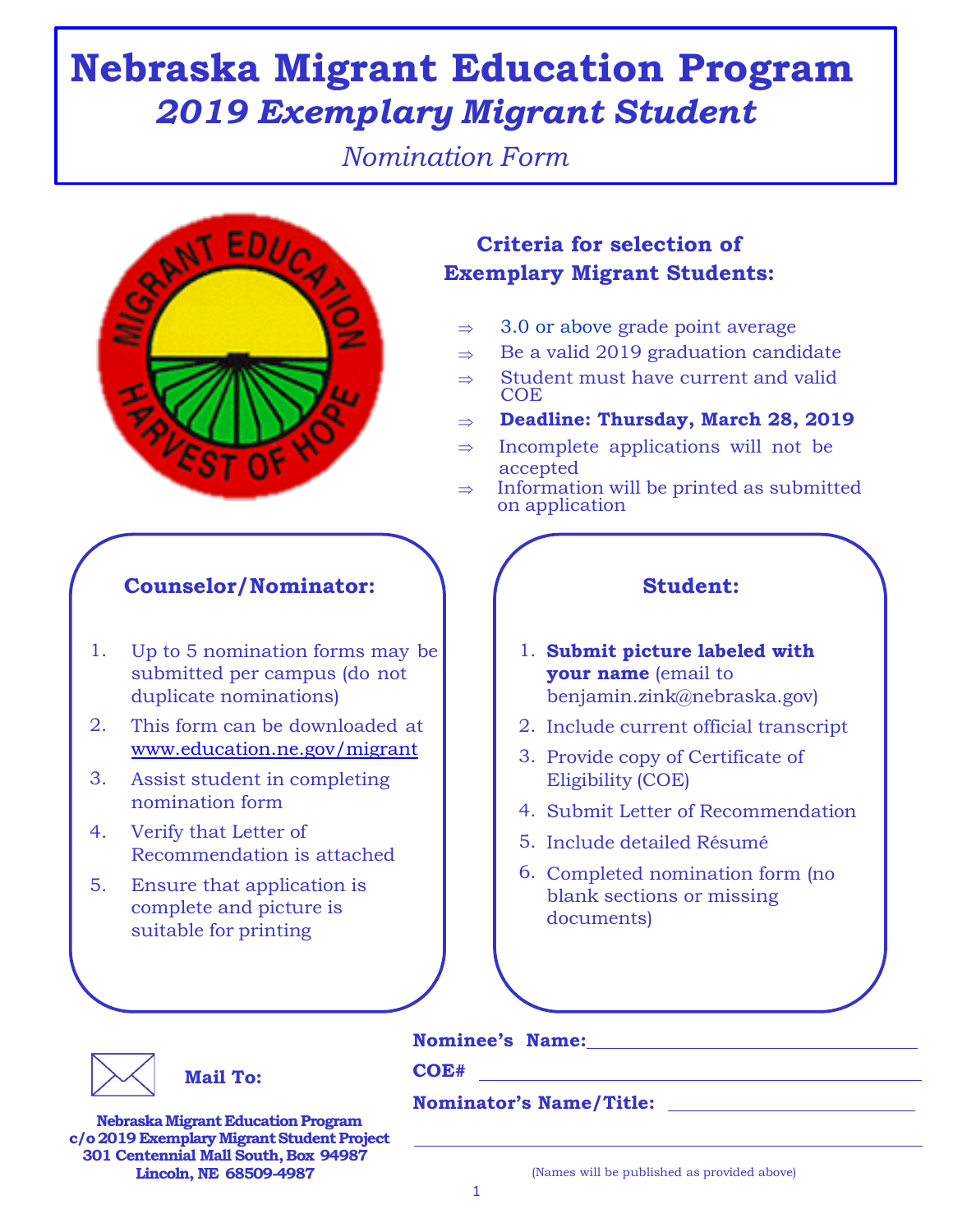|                           |                                                                                                                           | Sex: $F \square M$                                                                           |
|---------------------------|---------------------------------------------------------------------------------------------------------------------------|----------------------------------------------------------------------------------------------|
| Last                      | First                                                                                                                     | MI                                                                                           |
|                           |                                                                                                                           |                                                                                              |
|                           |                                                                                                                           |                                                                                              |
|                           |                                                                                                                           |                                                                                              |
|                           |                                                                                                                           |                                                                                              |
|                           |                                                                                                                           |                                                                                              |
|                           | Total number of children in family including nominee:                                                                     |                                                                                              |
|                           |                                                                                                                           |                                                                                              |
|                           |                                                                                                                           |                                                                                              |
|                           |                                                                                                                           |                                                                                              |
|                           |                                                                                                                           |                                                                                              |
|                           |                                                                                                                           |                                                                                              |
| <b>II. Parent Data</b>    |                                                                                                                           |                                                                                              |
|                           | Print Mother's Name: 1997 - 1998 - 1999 - 1999 - 1999 - 1999 - 1999 - 1999 - 1999 - 1999 - 1999 - 1999 - 1999             |                                                                                              |
|                           |                                                                                                                           |                                                                                              |
|                           |                                                                                                                           |                                                                                              |
|                           | Print Father's Name: Manual Manual Manual Manual Manual Manual Manual Manual Manual Manual Manual Manual Manua            |                                                                                              |
|                           |                                                                                                                           |                                                                                              |
|                           |                                                                                                                           |                                                                                              |
| on the                    |                                                                                                                           |                                                                                              |
|                           | application for educational purposes. (Parent's/Guardian's signature)                                                     |                                                                                              |
|                           |                                                                                                                           |                                                                                              |
|                           | Yo autorizo al Nebraska MEP para que use la información en esta aplicación para propósitos educativos. (Firma del Padre o |                                                                                              |
| Guardian)                 |                                                                                                                           |                                                                                              |
|                           |                                                                                                                           |                                                                                              |
|                           |                                                                                                                           |                                                                                              |
|                           |                                                                                                                           |                                                                                              |
|                           |                                                                                                                           |                                                                                              |
|                           |                                                                                                                           |                                                                                              |
|                           |                                                                                                                           |                                                                                              |
| <b>Migrant Background</b> |                                                                                                                           |                                                                                              |
| III.                      |                                                                                                                           | As a migrant student, what experiences/obstacles did you encounter during your high          |
|                           |                                                                                                                           | school years? (e.g., early withdrawal, late entry, financial/health related hardships, etc.) |

 $\_$  , and the set of the set of the set of the set of the set of the set of the set of the set of the set of the set of the set of the set of the set of the set of the set of the set of the set of the set of the set of th

\_\_\_\_\_\_\_\_\_\_\_\_\_\_\_\_\_\_\_\_\_\_\_\_\_\_\_\_\_\_\_\_\_\_\_\_\_\_\_\_\_\_\_\_\_\_\_\_\_\_\_\_\_\_\_\_\_\_\_\_\_\_\_\_\_\_\_\_\_\_\_\_\_\_\_\_\_\_\_\_\_\_\_\_\_\_\_\_\_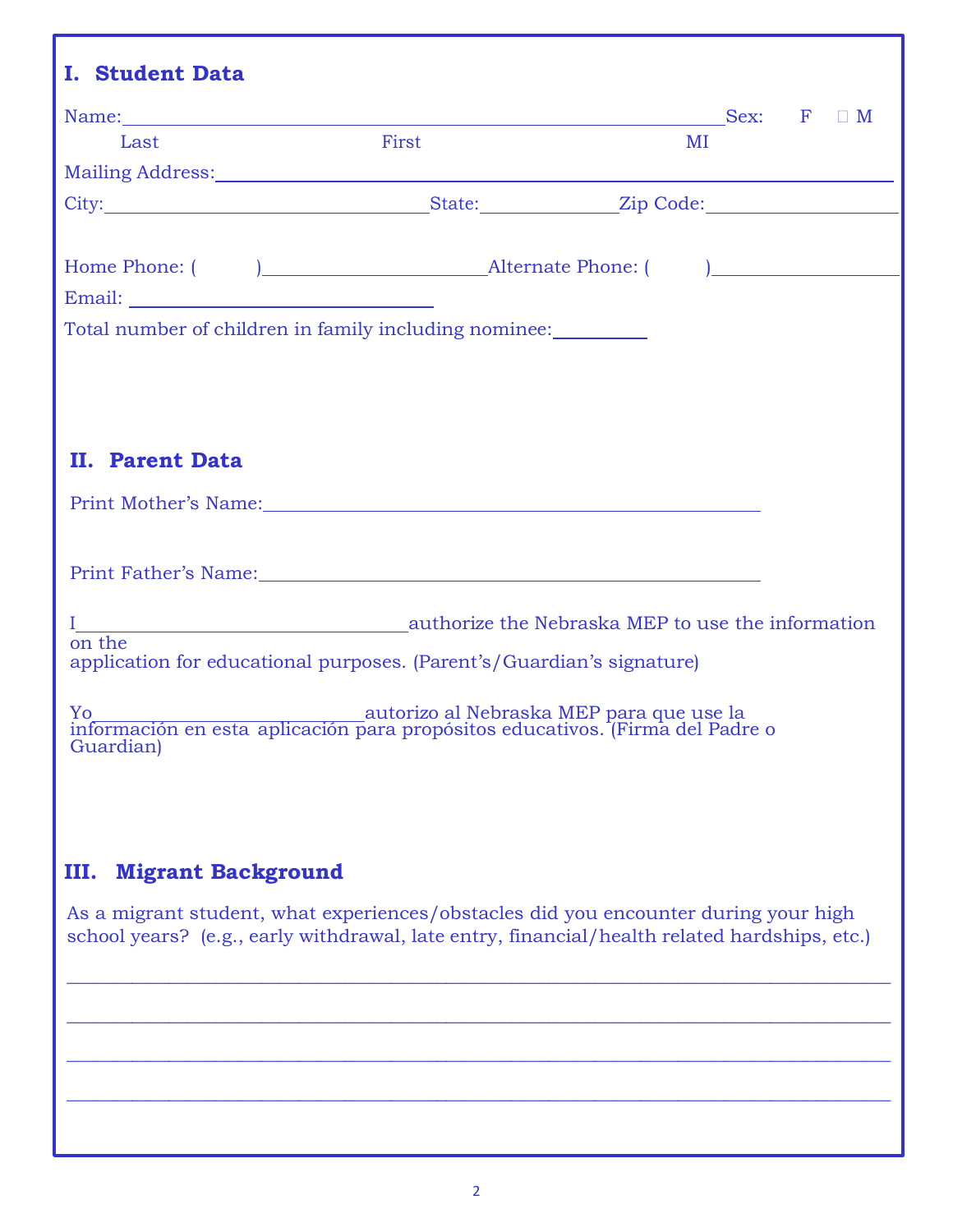| IV. Complete the following questions: (Please DO NOT leave blank)<br>(Attach a separate sheet if necessary) |  |  |
|-------------------------------------------------------------------------------------------------------------|--|--|
| As a migrant student, describe a life experience/event that influenced you to complete<br>your education?   |  |  |
|                                                                                                             |  |  |
| How would you describe yourself as a migrant student/migrant worker?                                        |  |  |
|                                                                                                             |  |  |
| What educational dreams or goals have you set for yourself?                                                 |  |  |
|                                                                                                             |  |  |
| Tell me about an individual that has made an impact on your education? Why?                                 |  |  |
|                                                                                                             |  |  |
| What were the most important rewards you had as a migrant student/migrant worker?                           |  |  |
|                                                                                                             |  |  |
| How has your migrant experience prepared you for a college career?                                          |  |  |
|                                                                                                             |  |  |
|                                                                                                             |  |  |